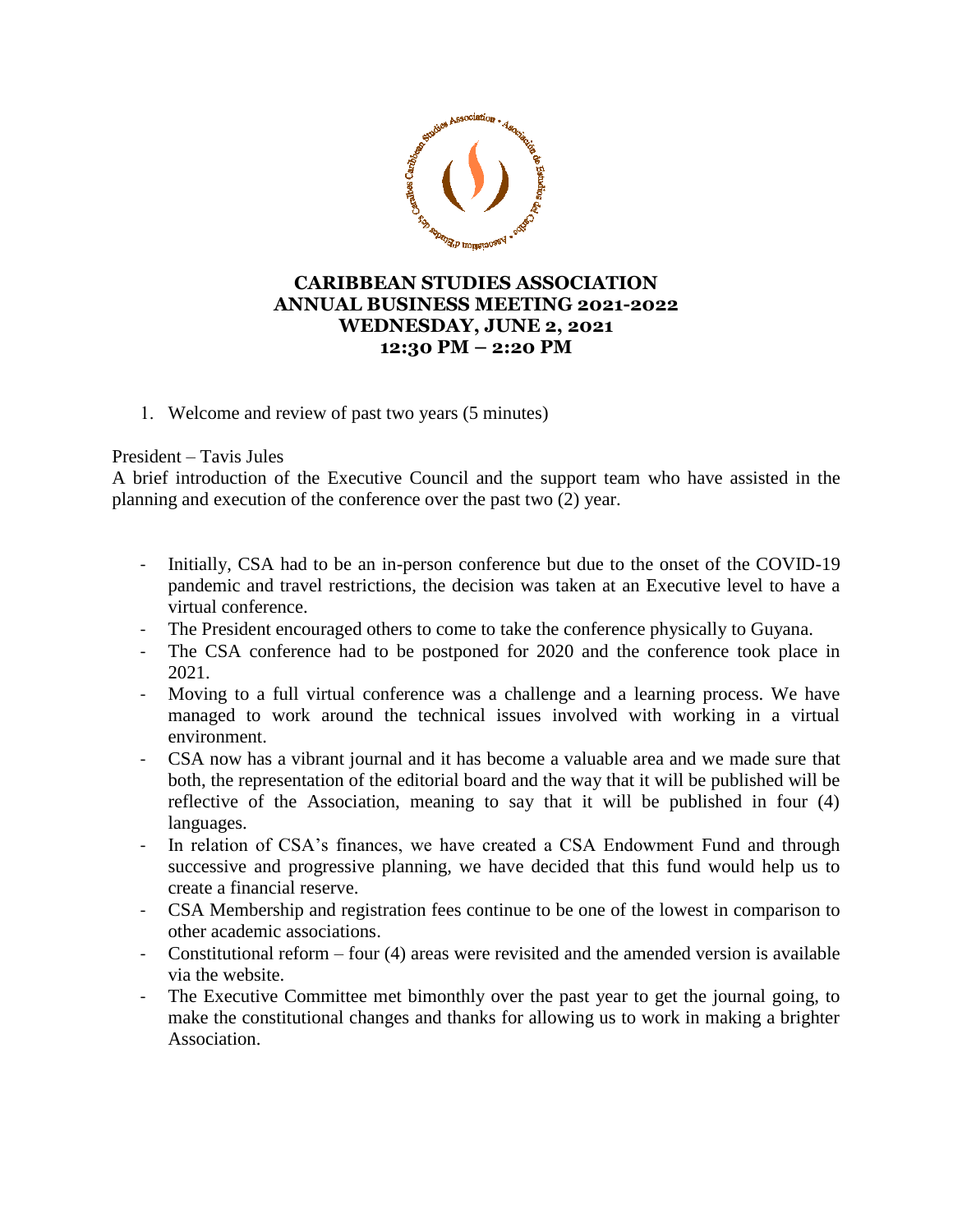- 2. Local Organising Committee (LOC) Report (5 minutes)
- Introduction of the team at University of Guyana (UG) who worked on site to help put the technical command centre in place.
- Hybrid versus fully virtual conference considering the pandemic and the resources to manage a hybrid conference, the decision was taken to keep the conference as a virtual one.
- The Zoom platform was decided as being suitable to stage the virtual conference.
- The tech team came from the UG and although it was a virtual conference; there was a central command centre where all the tech persons were based for overseeing the operations of the virtual platform.
- A virtual conference meant that new costs were emerging but we kept cost at bay through use of the UG team to help with the backend of the technical administration of the conference
- Student volunteers have been doing an excellent job behind the scenes to manage the zoom sessions.
- The LOC was very happy to be part of the CSA's  $1<sup>st</sup>$  virtual conference and hopes that CSA can be brought physically to Guyana in the future.
- 3. Program Chair Report (5 minutes) Kristina Hinds and the Program Committee
- Presented a report and requested that it be made available to the membership
- The work started in 2019 and a Program Committee (PC) was set up; the call for papers was open on November 2019 and it closed in January 2020.
- The PC reviewed all the abstracts and the CSA tried to be very inclusive as possible.
- Acceptances were sent out in February 2020
- In March 2020 we had to postpone the conference due to the COVID-19 pandemic.
- In early Dec 2020 we reopened the call for submissions.
- In late Jan 2021 the call was closed and we added a new sub theme which was the Next Normal to speak to the COVID-19 context and then acceptance letter went out in early February.
- We then started building the platform that we used to acquire the submitted abstracts on the Eventsforce System.
- One of main issues of the online platform was putting a great deal of energy in getting the conference website up. Although the integration was useful; a lot of the work had to be done manually and time cost.
- As of May 2021, there were 174 sessions (including were scheduled for the full conference week – 295 abstracts - 288 were open abstract submissions in response to the call, 7 were invited (2 plenary speakers, 3 plenary panels, 2 panels from the UG)
- 38 were cancellations, 4 were rejections, in addition to the duplicates
- Author celebration and film screening
- 1 poster presentation
- Literary salon
- 22 round tables
- 6 workshops and some were cancelled before the start of the conference
- The individual papers were placed into panels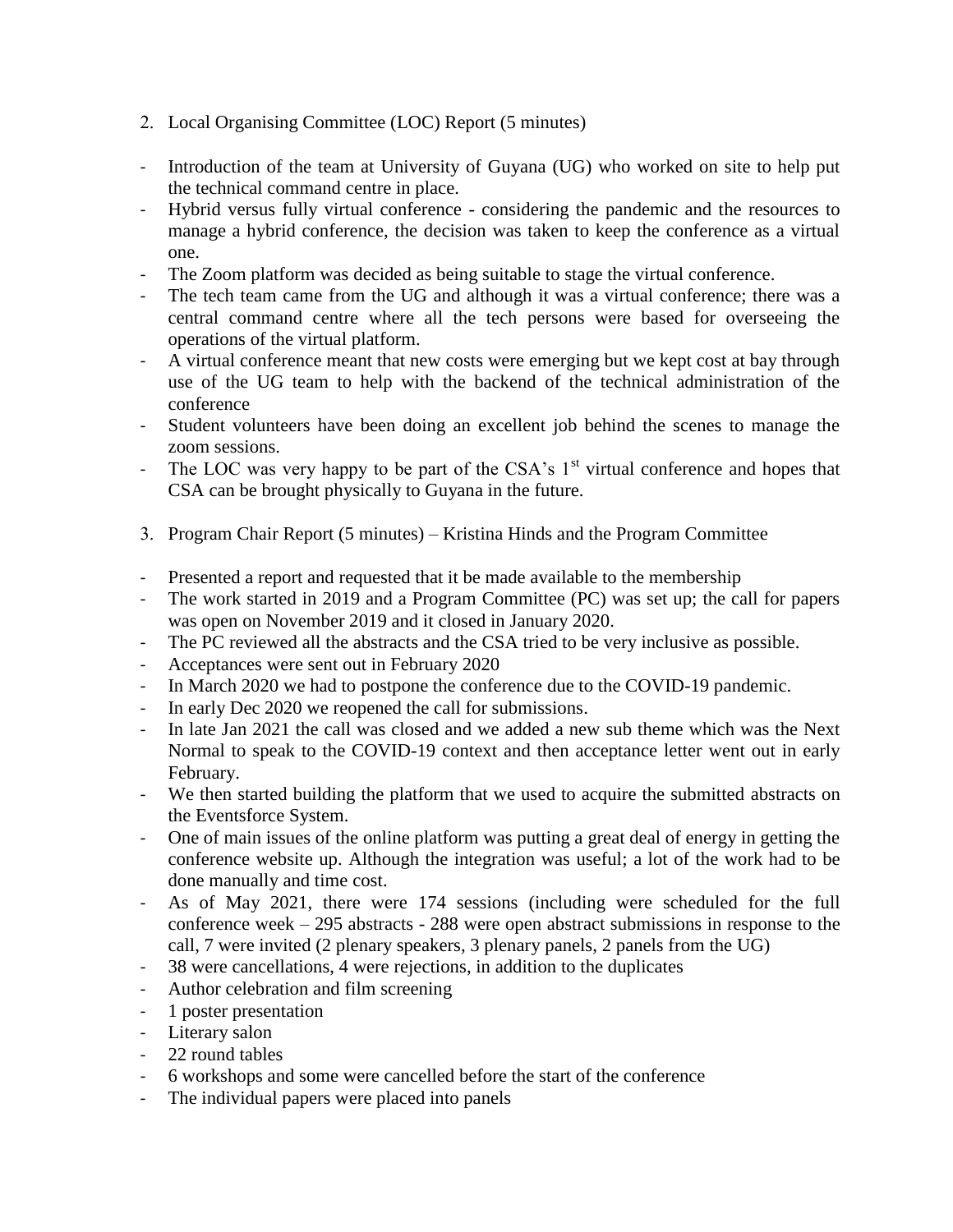- There were 561 registered participants on May 28; on May 27, the site became available and 1,871 people were invited via the virtual conference display (VCD) and 20 were sponsored and 1014 teachers and students from Guyana.
- By June 1 there were 930 people who had actively attended the conference; engaging and participating in the virtual space.
- Moving to online required that we review and redesign the layout and delivery of the program.
- There were some technical difficulties in the case of concurrent sessions but these were resolved.
- Minor glitch with the plenary with the previous link being available and the revised link had to be shared.
- People whose panels were incomplete or had password reset issues had to be resolved and their presentations were rescheduled later to later in the week.
- UG organized all the plenary session, cultural aspect of showcasing Guyana virtually and helped in sourcing all the volunteers; it was a huge help. Immense thanks to the UG, LOC team.
- 4. Feedback on the virtual conference (10 minutes) Tavis Jules

The members attending the meeting were invited to enable their audio to share their views via the virtual platform about challenges that they might have encountered or general comments about the conference.

Jaqueline - Thanked the team for the effort in making the conference possible; one that initially had to be of physical modality. All issues were resolved quickly. We are using Zoom and it has become very convenient. However, Zoom is a technology that cannot be used in Cuba and it makes it very difficult to connect from Cuba.

A suggestion is for a platform to be chosen that all members can easily join regardless of their location.

- Tavis We had realized the issue and apologize for the problem but it would have been difficult to resolve the issue due to the politics between the US and Cuba.
- Kristina read from the online chat having a smaller, intimate conference and a smaller conference will work better for an online platform. CSA members do not communicate in a timely manner and this caused some last minute cancellations.

CSA tries to be accommodating and flexible and allow persons to register up to the day of the conference.

There were some inefficiency as everything cannot be done in the last minute and up until May 29, we were still assisting persons

Patrick Brown - Congratulation to the organizers; Caribbean people are resilient and it is a bit different in planning during a pandemic and having the virtual platform with smaller number of people would help. Let's also revisit the timing of the conference and you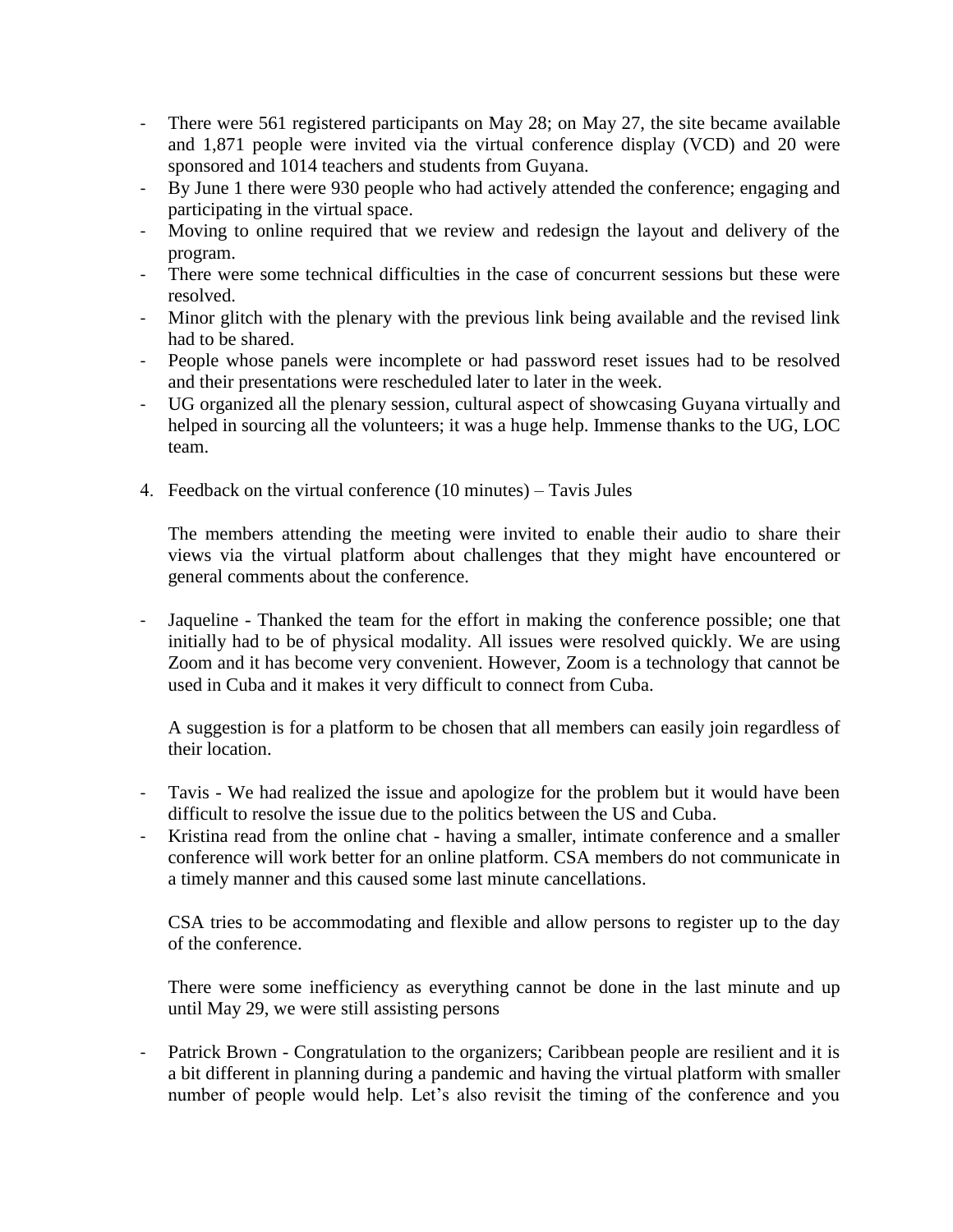might get a larger attendance, if it is later in June as opposed to early June which coincides with graduation, examinations, closing off the semester.

- Holger 3 comments ; congratulations to the Board for launching the CSA Journal, to see that CSA has a Journal coming on stream is very good news; regarding the change in the constitution, it is great to see that multilingualism is being embraced, the constitution states that a 50% is needed to have quorum (1. We move this meeting from Friday afternoon to Wednesday and rename the meeting as the Membership Meeting and this is to encourage the membership to attend and to take care of business at the meeting. Let's revert to using the Membership Meeting.
- Tavis We do have quorum at the moment as there are 72 members online at the moment and yes, the Membership Meeting will be used in the future.
- Michael Barnet Congratulations to the EC and the support team on forging ahead. The recording of the sessions; for those panelists of the plenaries, and other presenters would they be able to access the recording of the session that they presented on? The archiving we need to get on par with this this and some of the plenaries should be recorded and archived.
- Tavis If members want access to all the session, we would have to make it accessible to the membership. The technical people can assist.
- Kristina this will require a significant amount of video editing.
- Laura Adderley Special needs in the case of Cuba, video editing and other issues maybe CSA can subcontract technical people to resolve these issues quickly.
- Sponsorships and endorsement As an Association, we should be careful about whom we accept sponsorship from and now we communicate with neocolonial bodies amid the need to source funding.
- Nicholas Watts Requested a meeting to have further discussions on the working group (Environment Sustainability) and to have access to the recordings of sessions, especially to sessions that we could not go to due to concurrent sessions.
- Tavis CSA is still working to try and improve the role of the Working Groups; as these need to be functional during the conference and beyond to help raise awareness and address certain issues and be continuously active.
- 5. Constitution reform and votes on constitution items (10 minutes) Eris Schoburgh
- Amendments were unanimously expected by the membership. The amended version is posted on the website.
- 6. Journal announcement and brief update (5 minutes) Raymond Laureano (Managing Editor)
- The official name of the journal is Caribbean Junctures The Caribbean Studies Association Journal
- Opal Adisa is the Editor-in-Chief
- It has a 35 member Editorial Board
- It is a multilingual journal Spanish, French, English, Papiamento and Dutch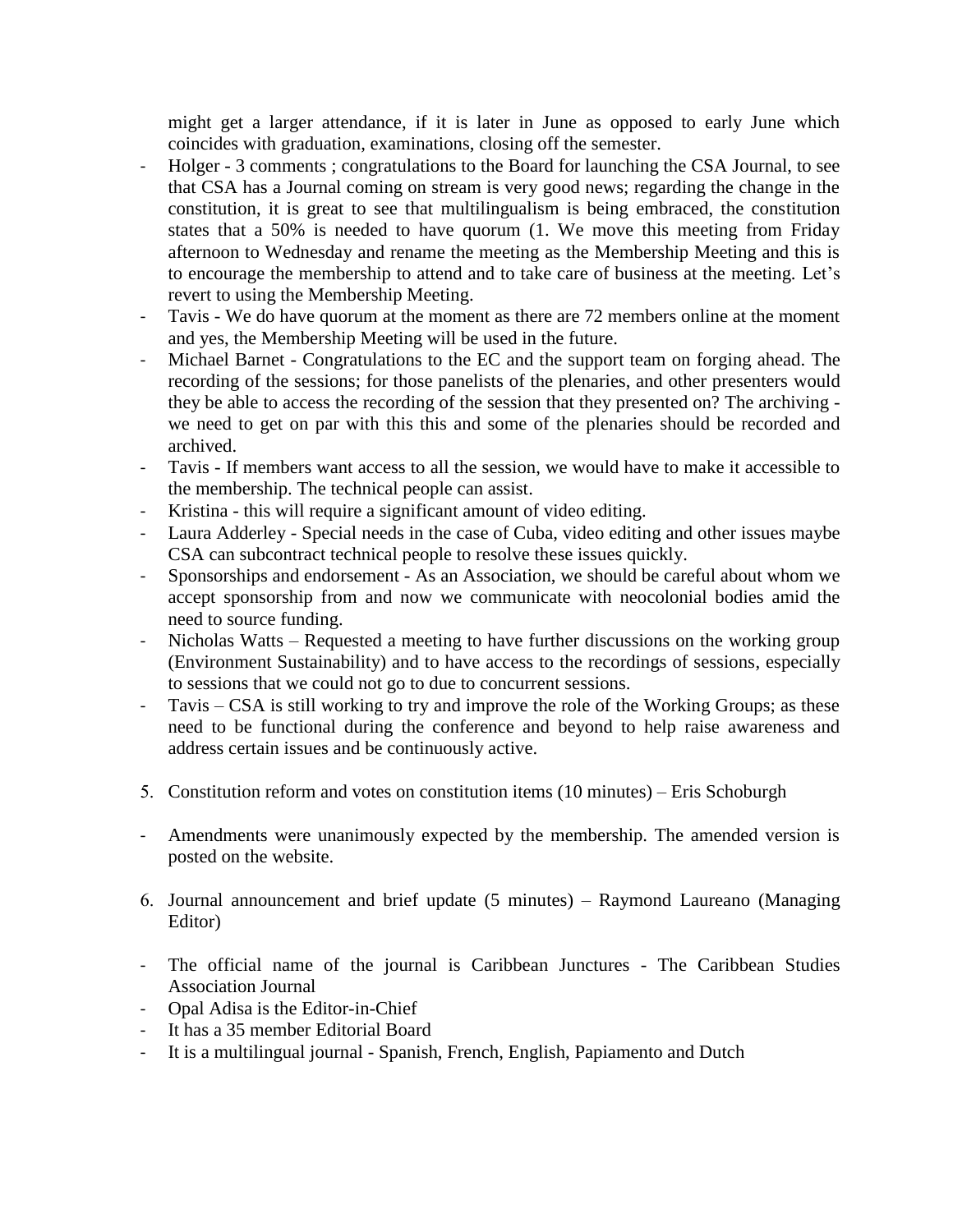- Published call for papers; currently have 39 papers and going through the desk editing process and close to start the peer review process. Diversity in the geographical location of the authors who have submitted.
- We already have a journal cover and CSA Journal Fund and the first donor is the Virgin Islands Caribbean Cultural Centre (\$2,500) and \$1000 per year for the next 4 years
- The aim is to ensure that we have a stellar journal for years to come that is reflective of the Association
- Ensure that Art has a prominent place in the Journal
- 7. Finances and Audit Report (Dwaine) (20 minutes)
- Presentation of the 2019 Financial Report which is the Colombia conference report.
- CSA is a 501C registered NGO in NY and Trinidad.
- The Treasurer gave special thanks to people who have assisted with the planning and management of the conference over the 2020-2021 period.
- CSA is using Eventsforce which is practically new to us and putting forth a virtual conference.
- CSA now has an Endowment Fund \$20,000
- Special kudos and mention to the Presidency for allowing teachers and students from Guyana to be sponsored to participate virtually.
- Conference cost is usually around \$80,000
- The Accountant is based in NY and the report is also on the chat and will be made available via the website.
- The larger amounts are the ones being explained in the presentation conference location rental and facilities, other conference cost (cultural night (\$6000), receptions, coffee breaks), onsite visit in meeting with the LOC and planning on the ground, transportation, information technology (projectors and computers, speakers)
- The President has to seek consensus from the EC if he/she has to spend more than \$5,000
- CSA has assets in Trinidad (2 accounts), assets in Bank of America, assets in PayPal (for the convenience of making and receiving payments and to have a secure place to keep CSA funds).
- We also have other means of money transfer check and wire transfer.
- Out of the Colombia conference and into the Guyana, Tavis knew that he had about \$107,000 in assets.
- Total revenue adds up to about \$150, 000
- Total expenses was approximately \$179,000
- In 2020, we maintained our structure with the idea that we were going to have an inperson conference but we made the decision to not charge people for the 2021 year and just carry over the registration, we are going to see a slight drop in our revenue.
- It is not going to be a huge drop because we did not have to pay for a conference venue or transportation fees.
- We are going to find that going into the Jamaica conference; we would have about \$120,000.